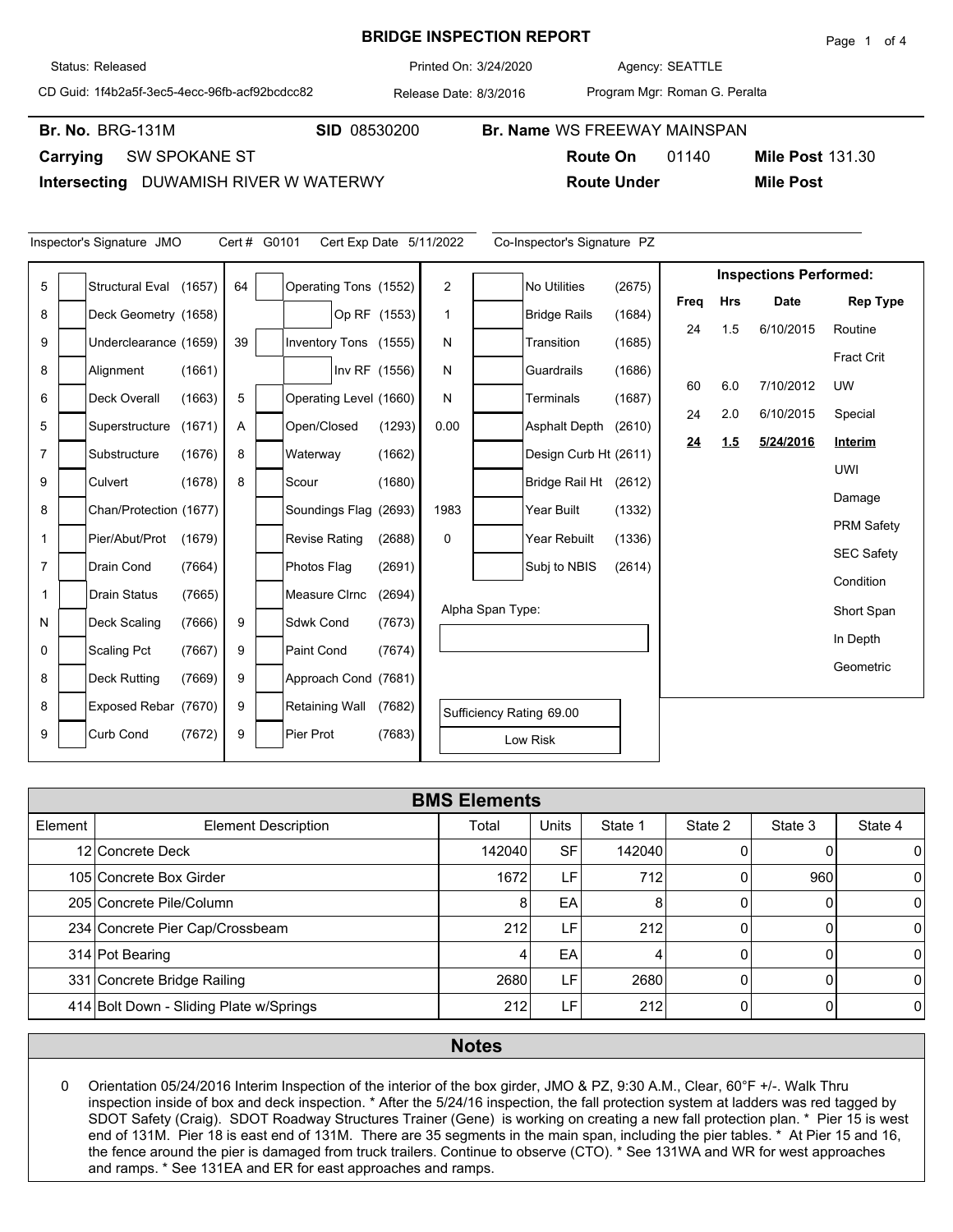|                                               |                        |                       |                                     |                               | $1 - 490$ $- 011$       |  |  |  |
|-----------------------------------------------|------------------------|-----------------------|-------------------------------------|-------------------------------|-------------------------|--|--|--|
| Status: Released                              |                        | Printed On: 3/24/2020 |                                     | Agency: SEATTLE               |                         |  |  |  |
| CD Guid: 1f4b2a5f-3ec5-4ecc-96fb-acf92bcdcc82 | Release Date: 8/3/2016 |                       |                                     | Program Mgr: Roman G. Peralta |                         |  |  |  |
| <b>Br. No. BRG-131M</b>                       | <b>SID 08530200</b>    |                       | <b>Br. Name WS FREEWAY MAINSPAN</b> |                               |                         |  |  |  |
| <b>SW SPOKANE ST</b><br>Carrying              |                        |                       | <b>Route On</b>                     | 01140                         | <b>Mile Post 131.30</b> |  |  |  |
| DUWAMISH RIVER W WATERWY<br>Intersecting      |                        |                       | <b>Route Under</b>                  |                               | <b>Mile Post</b>        |  |  |  |
|                                               |                        |                       |                                     |                               |                         |  |  |  |
| <b>Notes (Continued)</b>                      |                        |                       |                                     |                               |                         |  |  |  |

**BRIDGE INSPECTION REPORT**

Page  $2$  of  $4$ 

3 Special Inspection Notes from 2015 inspection Bridge Name: WSF High Level Bridge File No.: 131M Inspector: Ainalem Molla Co-Inspector: Pablo Zuleta Equip. Used: Flashlight, crack gauge, marking chalk, UBIT Hours on Site: 3.0 Weather: Clear Date: 05/20/2015 Scope of Inspection: An Inspection of the segmentally cast in place, post tensioned, box girder from the interior. Findings, Location of Defects, and Recommendations General - This inspection was scheduled to check if the transverse cracks on the outside of the bottom of the main span at the 11th and 12th panels East of Pier 16 and the 11th panel West of Pier 17 are reflected in the interior. They were not last year and are visible on the inside this year. Access was provided through the manhole located in the westbound center lane shoulder at Pier 16. Confined Space procedures were used. Non-Permit Required. Fall Protection procedures were used for entry. All six sections of the box girder have shear cracking in the soffit of the deck at the ends of each section. Continue to observe. The fire suppression system supply pipe has vertical hangars and horizontal brace rods with turnbuckles. Typical in all box sections: The vertical hangars do not appear to be vertical. The horizontal braces are mostly bent and there is at least one that is broken. See Work Order #160505. It South Box, West End 1. Pier 16, west diaphragm, there are four longitudinal cracks with efflorescence visible in the top deck soffit. Continue to Observe (CTO) 2. Pier 15, end diaphragm, the earthquake restrainers indicated approximately 3 ½ inch of movement between anchor rod and restrainer plate. This is visible by looking at the rods for evidence of movement. (CTO) 3. Minor Transverse Leaching Cracks in box top soffit, located approx. 40 feet east of the end diaphragm. 4. Nine longitudinal cracks approximately 80 feet east of the west end diaphragm. Each crack is approx. 3 feet long. They are located in the box top deck soffit and within a closure pour. (CTO) 5. Typical throughout, small cold joint crack like openings occurred during construction and were filled by epoxy injection. These areas did not show any signs of recent cracking. (CTO) The watermain pipe hangers and supports have been damaged through out the box girder. The damage is most promenant at pipe hangers and supports near the wye fittings, which feed the fire hydrant runs. The vertical pipe hangers (Type I on plan sheet 20 of 100) are bent and show signs of stress, while the horizontal pipe hangers (Type II on plan sheet 20 of 100) show signs of stress and some have buckled. This has resulted in several water leaks at the victaulic groove joint fittings. The most promenant leak is at the west most fire hydrant wye and at a pipe joint 50 linear feet to the east. South Box, Main Span 6. Typical, there is an intermittent crack or cold fissure located in the re-entrant corner between the box web and box top deck. It appears to be construction related. (CTO) At all tendon anchorage steps there are hair line cracks from the box girder walls toward the center of the box at approximately a 45° angle. The cracks vary in width from 1/64" to 1/8". The visible cracks were traced with red or yellow marker for tracking. Continue to observe. The watermain pipe hangers and supports have been damaged through out the box girder. The damage is most promenant at pipe hangers and supports near the wye fittings, which feed the fire hydrant runs. The vertical pipe hangers (Type I on plan sheet 20 of 100) are bent and show signs of stress, while the horizontal pipe hangers (Type II on plan sheet 20 of 100) show signs of stress and some have buckled. South Box, East Span 7. The lights are out in this section. See Work Order #160510. 8. Typical, minor Transverse Leaching Cracks located in the box top deck soffit. (CTO) The watermain pipe hangers and supports have been damaged through out the box girder. The damage is most promenant at pipe hangers and supports near the wye fittings, which feed the fire hydrant runs. The vertical pipe hangers (Type I on plan sheet 20 of 100) are bent and show signs of stress, while the horizontal pipe hangers (Type II on plan sheet 20 of 100) show signs of stress and some have buckled. North Box, East Span 9. Typical, minor Transverse Leaching Cracks located in the box top deck soffit. (CTO) North Box, Main Span 10. Typical, minor Transverse Leaching Cracks located in the box top deck soffit. (CTO) At all tendon anchorage steps there are hair line cracks from the box girder walls toward the center of the box at approximately a 45° angle. The cracks vary in width from 1/64" to 1/8". The visible cracks were traced with red or yellow marker for tracking. Continue to observe. The watermain pipe hangers and supports have been damaged through out the box girder. The damage is most promenant at pipe hangers and supports near the wye fittings, which feed the fire hydrant runs. The vertical pipe hangers (Type I on plan sheet 20 of 100) are bent and show signs of stress, while the horizontal pipe hangers (Type II on plan sheet 20 of 100) show signs of stress and some have buckled. North Box, West Span 11. Typical, minor Transverse Leaching Cracks located in the box top deck soffit. (CTO) The watermain pipe hangers and supports have been damaged through out the box girder. The damage is most promenant at pipe hangers and supports near the wye fittings, which feed the fire hydrant runs. The vertical pipe hangers (Type I on plan sheet 20 of 100) are bent and show signs of stress, while the horizontal pipe hangers (Type II on plan sheet 20 of 100) show signs of stress and some have buckled.

9 Underwater Dive Inspection, Dan Stromberg/Matt Donahue, Collins Engineers, Inc. 7/10/2012, 2:30PM. 7/12/2012, 12:10PM. The pier columns and exposed footings were in good condition. Level II inspected sections of column concrete were sound and in good condition. The channel and banks were stable. No lateral migration of contraction scour in this tidal channel were observed.

12 Concrete Deck Between Pier 16 and Pier 17 the deck soffit between the box girders has longitudinal cracks with efflorescence. The number of cracks varies depending upon the box segment being observed but number between zero and eight. Continue to observe. Between Pier 16 and Pier 17, on the North soffit, there are two deep scrapes from a high-load hit. Continue to observe.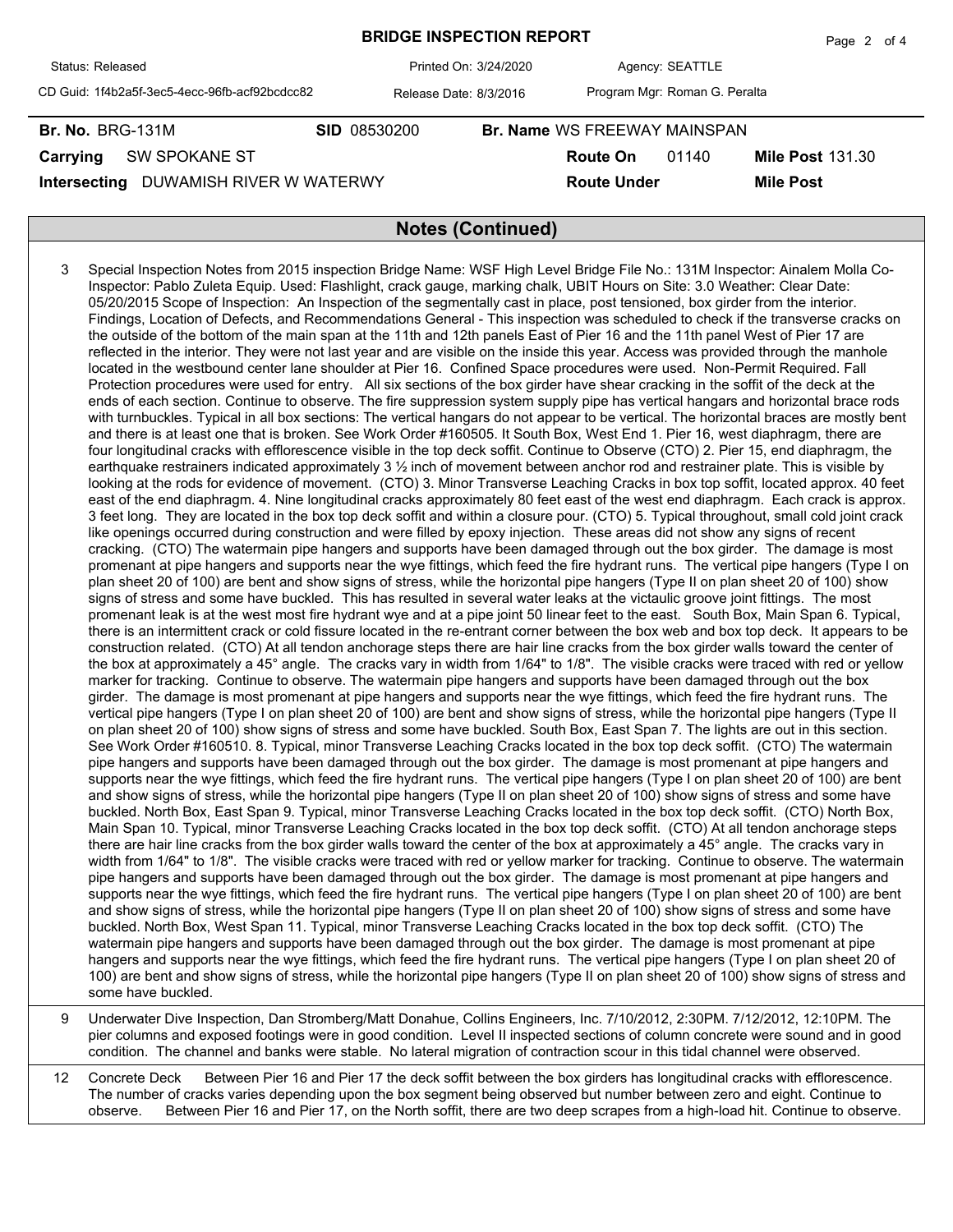|                                               | Page 3 of 4            |  |                                     |                               |                         |  |  |  |  |
|-----------------------------------------------|------------------------|--|-------------------------------------|-------------------------------|-------------------------|--|--|--|--|
| Status: Released                              | Printed On: 3/24/2020  |  |                                     | Agency: SEATTLE               |                         |  |  |  |  |
| CD Guid: 1f4b2a5f-3ec5-4ecc-96fb-acf92bcdcc82 | Release Date: 8/3/2016 |  |                                     | Program Mgr: Roman G. Peralta |                         |  |  |  |  |
| <b>Br. No. BRG-131M</b>                       | <b>SID 08530200</b>    |  | <b>Br. Name WS FREEWAY MAINSPAN</b> |                               |                         |  |  |  |  |
| SW SPOKANE ST<br>Carrying                     |                        |  | Route On                            | 01140                         | <b>Mile Post 131.30</b> |  |  |  |  |
| DUWAMISH RIVER W WATERWY<br>Intersecting      |                        |  | <b>Route Under</b>                  |                               | <b>Mile Post</b>        |  |  |  |  |
|                                               |                        |  |                                     |                               |                         |  |  |  |  |
| <b>Notes (Continued)</b>                      |                        |  |                                     |                               |                         |  |  |  |  |

| 105 | Concrete Box Girder Exterior of Box Girder Notes: At Pier 15 the lateral restrainers have extruded the PTFE sliding surface.<br>Between Pier 15 and Pier 16, between the third and fourth box sections from the West the joint has<br>Continue to observe.<br>cracked about 1/16 of one inch. The cracks start about three or four feet from the bottom of the box and run vertically up and bend<br>diagonally about one foot below the top flange of the box. These cracks are typical throughout the box section. See Work Order<br>Between Pier 15 and Pier 16, on the fourth, fifth, and sixth sections from the West there are diagonal hairline cracks on<br>#182935.<br>the South face of the South box. Similar cracks also appear on the North face of the South box. The cracks measure 0.2 mm wide.<br>Between Pier 15 and Pier 16, more severe close to Pier 16, longitudinal and diagonal cracks on the bottom<br>Continue to observe.<br>of the box, typical throughout. Continue to observe. At the 11th and 12th panels East of Pier 16 there are transverse cracks on<br>the bottom of the South box. See Work Order #208983.<br>Between Pier 16 and Pier 17, about mid-span between the two piers, on<br>the soffit of the North box, there is poorly consolidated concrete with many cracks. Continue to observe.<br>Between Pier 16 and<br>Pier 17, on the North side of the North box, there is minor damage due to a high-load hit. Continue to observe. Between Pier 16<br>and Pier 17, diagonal hairline cracks on the South face of the South. The number of cracks varies from two to eight. Continue to<br>Between Pier 16 and Pier 17, the cracks at the joint are limited to the center part of each joint. The cracks are vertical<br>observe.<br>along the joint and are about four feet long. The cracks are between 1/32 and 1/64of an inch wide. See Work Order #182935.<br>At<br>the 11th panel West of Pier 17 there are transverse cracks on the bottom of the North and South boxes. See Work Order #208984.<br>At the 3rd segmwent West of Pier 17, on the South face of the South box, there is an area of delamination. Continue to observe.<br>Just West of Pier 17, in the North face of the North box, there is a crack in the box. There was bondo applied on 06/09/98. On<br>08/23/06 it was noted that it has recracked. Continue to observe. Between Pier 17 and Pier 18, there are one or two hairline<br>cracks on the soffit of the box. Continue to observe. Between Pier 17 and Pier 18, at the 9th joint between box sections West<br>from Pier 18, the joint is open about 1/8" at the deck-box interface. The opening is about 2' long and 1/2" deep. Continue to observe.<br>Between Pier 17 and Pier 18, at the 10th joint between box sections West from Pier 18, the joint is open about 3/16" at the deck-<br>box interface. The opening is about 2' long and 1/2" deep. Continue to observe. At Pier 18 the lateral restrainers have extruded<br>the PTFE sliding surface. Continue to observe. |
|-----|----------------------------------------------------------------------------------------------------------------------------------------------------------------------------------------------------------------------------------------------------------------------------------------------------------------------------------------------------------------------------------------------------------------------------------------------------------------------------------------------------------------------------------------------------------------------------------------------------------------------------------------------------------------------------------------------------------------------------------------------------------------------------------------------------------------------------------------------------------------------------------------------------------------------------------------------------------------------------------------------------------------------------------------------------------------------------------------------------------------------------------------------------------------------------------------------------------------------------------------------------------------------------------------------------------------------------------------------------------------------------------------------------------------------------------------------------------------------------------------------------------------------------------------------------------------------------------------------------------------------------------------------------------------------------------------------------------------------------------------------------------------------------------------------------------------------------------------------------------------------------------------------------------------------------------------------------------------------------------------------------------------------------------------------------------------------------------------------------------------------------------------------------------------------------------------------------------------------------------------------------------------------------------------------------------------------------------------------------------------------------------------------------------------------------------------------------------------------------------------------------------------------------------------------------------------------------------------------------------------------------------------------------------------------------------------------------------------------------------------------------------------------------------------------------------------------------------------------------------------------------------------------------------------------------------------------------------------------------------------------------------------------------------------------------------------|
| 205 | Concrete Column / Pile.                                                                                                                                                                                                                                                                                                                                                                                                                                                                                                                                                                                                                                                                                                                                                                                                                                                                                                                                                                                                                                                                                                                                                                                                                                                                                                                                                                                                                                                                                                                                                                                                                                                                                                                                                                                                                                                                                                                                                                                                                                                                                                                                                                                                                                                                                                                                                                                                                                                                                                                                                                                                                                                                                                                                                                                                                                                                                                                                                                                                                                        |
| 234 | Concrete Pier Cap / Crossbeam<br>At Pier 15, at the Northwest corner at the top of the pier cap there is a spall with exposed rebar,<br>3" x 3" x 1/2". See WO #6112.                                                                                                                                                                                                                                                                                                                                                                                                                                                                                                                                                                                                                                                                                                                                                                                                                                                                                                                                                                                                                                                                                                                                                                                                                                                                                                                                                                                                                                                                                                                                                                                                                                                                                                                                                                                                                                                                                                                                                                                                                                                                                                                                                                                                                                                                                                                                                                                                                                                                                                                                                                                                                                                                                                                                                                                                                                                                                          |
| 314 | At Pier 15 The pot bearings for the box girders have oil stains. Continue to observe. At Pier 15, where the P.C.<br>Pot Bearing<br>$\alpha$ , $f_{\alpha+1}$ , $f_{\alpha+1}$ , $f_{\alpha+1}$ , $f_{\alpha+1}$ , $f_{\alpha+1}$ , $f_{\alpha+1}$ , $f_{\alpha+1}$ , $f_{\alpha+1}$ , $f_{\alpha+1}$ , $f_{\alpha+1}$ , $f_{\alpha+1}$ , $f_{\alpha+1}$ , $f_{\alpha+1}$ , $f_{\alpha+1}$ , $f_{\alpha+1}$ , $f_{\alpha+1}$ , $f_{\alpha+1}$ , $f_{\alpha+1}$                                                                                                                                                                                                                                                                                                                                                                                                                                                                                                                                                                                                                                                                                                                                                                                                                                                                                                                                                                                                                                                                                                                                                                                                                                                                                                                                                                                                                                                                                                                                                                                                                                                                                                                                                                                                                                                                                                                                                                                                                                                                                                                                                                                                                                                                                                                                                                                                                                                                                                                                                                                                  |

girders are framed in, the steel bearing plates are corroded. See WO #8530. At Pier 18, where the P.C. girders are framed in, the steel bearing plates are corroded. See WO #8530. At Pier 18 the South pot bearing for the box girder is leaking oil. Continue to observe. 331 ConcreteBridge Railing On the inside of the North barrier there is corroded rebar due to insufficient cover. This is typical. Continue to observe.

414 Bolt Down Panel - Metal At Pier 15 water leaks through the joint. The bearing seat area is wet. Continue to observe.

| <b>Repairs</b>   |    |              |                                   |              |              |                 |  |  |  |  |  |  |  |
|------------------|----|--------------|-----------------------------------|--------------|--------------|-----------------|--|--|--|--|--|--|--|
| <b>Repair No</b> | Pr | $\mathsf{R}$ | <b>Repair Descriptions</b>        | <b>Noted</b> | <b>Maint</b> | <b>Verified</b> |  |  |  |  |  |  |  |
|                  |    |              | $(No$ repairs for this structure) |              |              |                 |  |  |  |  |  |  |  |

| <b>Inspections Performed and Resources Required</b> |           |      |     |             |               |     |                                                                                                                            |  |  |  |  |  |
|-----------------------------------------------------|-----------|------|-----|-------------|---------------|-----|----------------------------------------------------------------------------------------------------------------------------|--|--|--|--|--|
| <b>Report Type</b>                                  | Date      | Freg | Hrs | <u>Insp</u> | CertNo Coinsp |     | <b>Note</b>                                                                                                                |  |  |  |  |  |
| Routine                                             | 6/10/2015 | 24   | 1.5 | AM          | B1169         | PZ. | 05/20/2015, Annual Routine Inspection with UBIT, PZ & AM,<br>9:30 A.M., Overcast, 55^F +/-                                 |  |  |  |  |  |
| <b>Underwater</b>                                   | 7/10/2012 | 60   | 6.0 | MJD         | G0610         |     | Underwater Dive Inspection, 7/10/2012, Dan Stromberg/Matt<br>Donahue, Collins Engineers, Inc.                              |  |  |  |  |  |
| <b>Special Feature</b>                              | 6/10/2015 | 24   | 2.0 | AM          | B1169         | PZ. | 05/20/2015, Annual Routine Inspection with UBIT, PZ & AM,<br>9:30 A.M., Overcast, 55 <sup><math>\text{·F}</math></sup> +/- |  |  |  |  |  |
| Interim                                             | 5/24/2016 | 24   | 1.5 | JMO         | G0101         | PZ. | 05/24/2016 Interim Inspection of the interior of the box girder,<br>JMO & PZ, 9:30 A.M., Clear, 60°F +/-.                  |  |  |  |  |  |